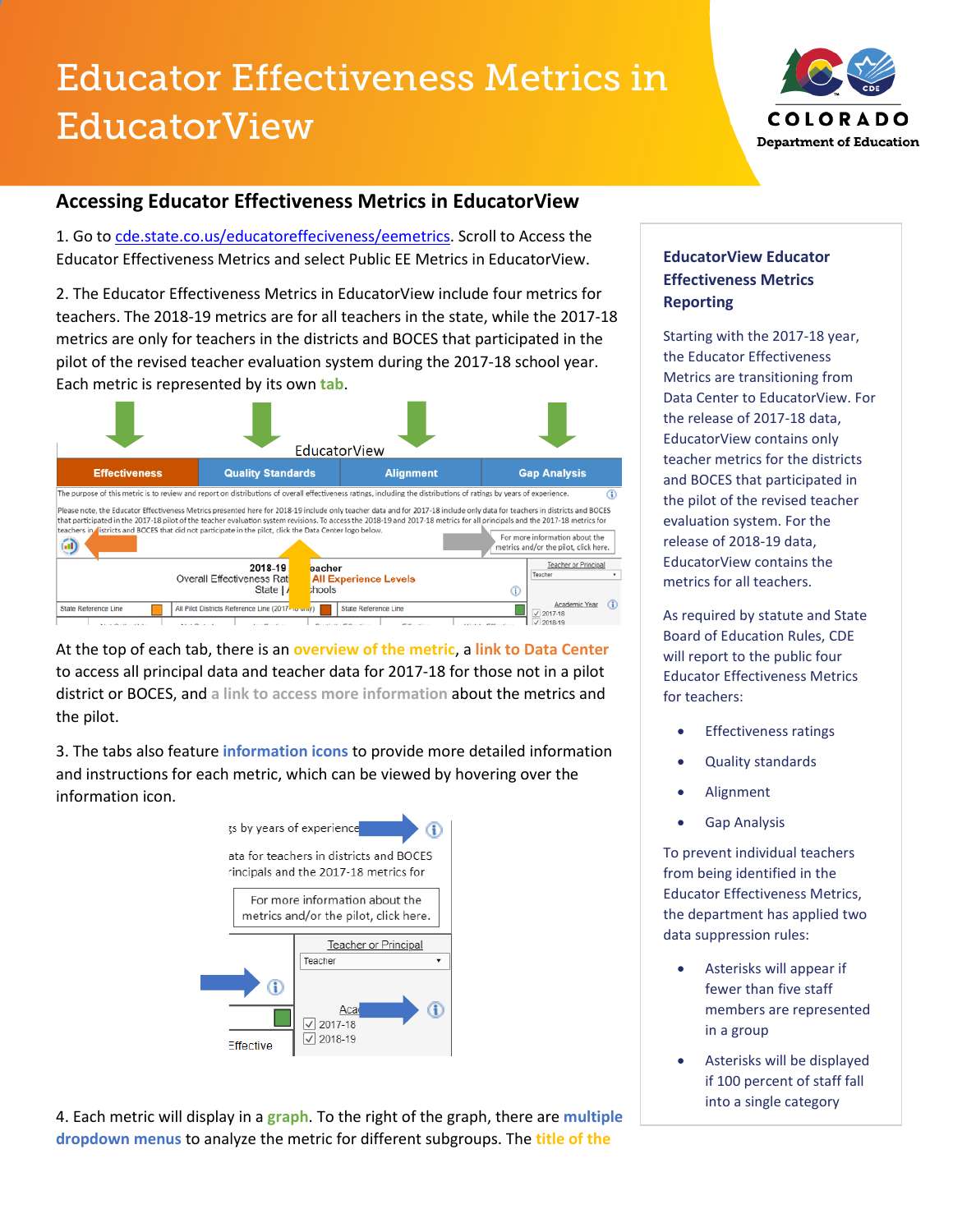

**visual** and the data in the **graph** will update based on the selections made in the dropdowns. The dropdown options vary for each metric.

Place the cursor over the data in the **graph** to view a pop-up box that provides additional information about the data being displayed.

Please note the following differences between data presented for 2017-18 and subsequent academic years. All Educator Effectiveness Metrics reported to the public have dropdown menus for Teacher or Principal and District Name. For the Teacher or Principal dropdown, the only option available at this time is Teachers because the principal metrics have not yet been transitioned to EducatorView. For the District Name dropdown, because the 2017-18 teacher metrics in EducatorView only contain data for the districts and BOCES that participated in the pilot of the revised teacher evaluation system, when the 2017-18 academic year is selected, only options for the pilot districts and an All Pilot Districts option are available. Relatedly, the State option is not available when the 2017-18 academic year is selected.



5. Below the graph, there is a **data table** that displays the data in the graph. There is also an option to **download the data** in the table. As with the data in the graph, the **table** and **download** will update based on the selections made in the dropdowns. When needed, the **scroll bar** is available to view additional data.

|                      |                      |                    | Click Here to Hide Data Table        |                   |             |                                                                                                                               |           | <b>Download Data Table</b> |        |  |
|----------------------|----------------------|--------------------|--------------------------------------|-------------------|-------------|-------------------------------------------------------------------------------------------------------------------------------|-----------|----------------------------|--------|--|
| <b>Academic Year</b> | <b>District Name</b> | <b>SCROOL Name</b> | <b>Overall Effectiveness Ratings</b> | <b>First Year</b> | Second Year | <b>Third Tear</b>                                                                                                             | أموابيملك | Experienced                | All    |  |
| $-2018-19$           | <b>State</b>         | <b>All Schools</b> | <b>Highly Effective</b>              | 15.00%            | 23.22%      | 22.06%                                                                                                                        | 17.88%    | 34.17%                     | 29.19% |  |
|                      |                      |                    | <b>Effective</b>                     | 40.50%            | 40.55%      | 44.78%                                                                                                                        | 41.24%    | 44.07%                     | 43.217 |  |
|                      |                      |                    | <b>Partially Effective</b>           | 3.88%             | 2.71%       | 2.21%                                                                                                                         | 3.36%     | 1.29%                      | 1.92%  |  |
|                      |                      |                    | Ineffective                          | 0.14%             | 0.20%       | 0.14%                                                                                                                         | 0.15%     | 0.10%                      | $-11%$ |  |
|                      |                      |                    | <b>Not Rated</b>                     | 19.77%            | 14.77%      | 13.42%                                                                                                                        | 17.67%    | $-0.01%$                   | 11.70% |  |
|                      |                      |                    | <b>Mot Collectible</b>               | OO 749/           | 40 COAL     | <b><i>Committee State State State State State State State State State State State State State State State State State</i></b> | ADZ00     | 44.000/                    | 40.070 |  |

If you prefer to view the graph without the table, there is an option to **hide the data table**. Once hidden, you can click the blue bar again to **view the data table** again.

Click Here to View Data Table

**Download Data Table**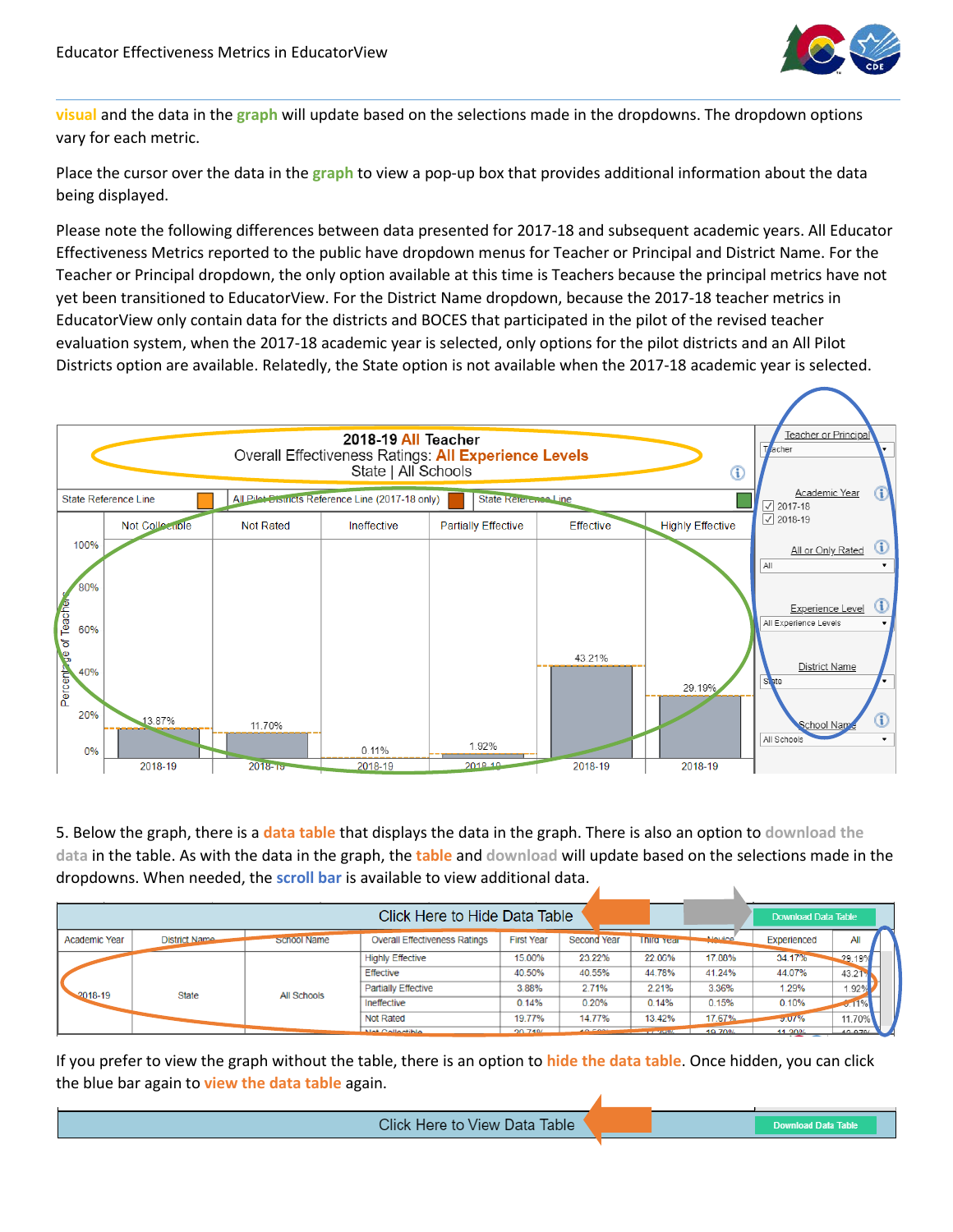

#### 6. The four Educator Effectiveness Metrics are Effectiveness, Quality Standards, Alignment and Gap Analysis.



a. The Effectiveness tab shows the distribution of overall effectiveness ratings.

Using the **All or Only Rated dropdown**, examine distributions including or excluding the Not Rated and Not Collectible categories. Please note that Not Collectible is not reported in the 2017-18 Educator Effectiveness metrics. The dropdown options include: All and Only Rated.

Examine distributions for novice (first, second and third year) and experienced (four or more years) teachers by selecting the subgroup in the **Experience Level dropdown**. The dropdown options include: All Experience Levels, Novice and Experienced. The data table will also display ratings distributions for first, second and third year teachers separately.

To view the distributions for specific districts and/or schools, use the **District Name dropdown** and **School Name dropdown**. Please note that you must select a specific district in order to select a school within that district.

For districts that participated in the 2017-18 pilot, it is possible to view the district's data for 2017-18 and 2018-19 sideby-side. The **State reference line** and the **All Pilot Districts reference line** are provided to examine district and school level distributions in comparison to the distribution for the state for 2018-19 and for all pilot districts for 2017-18. The **district reference line**, which will appear once a specific district is selected, is provided to examine school level distributions in comparison to the district level distribution.

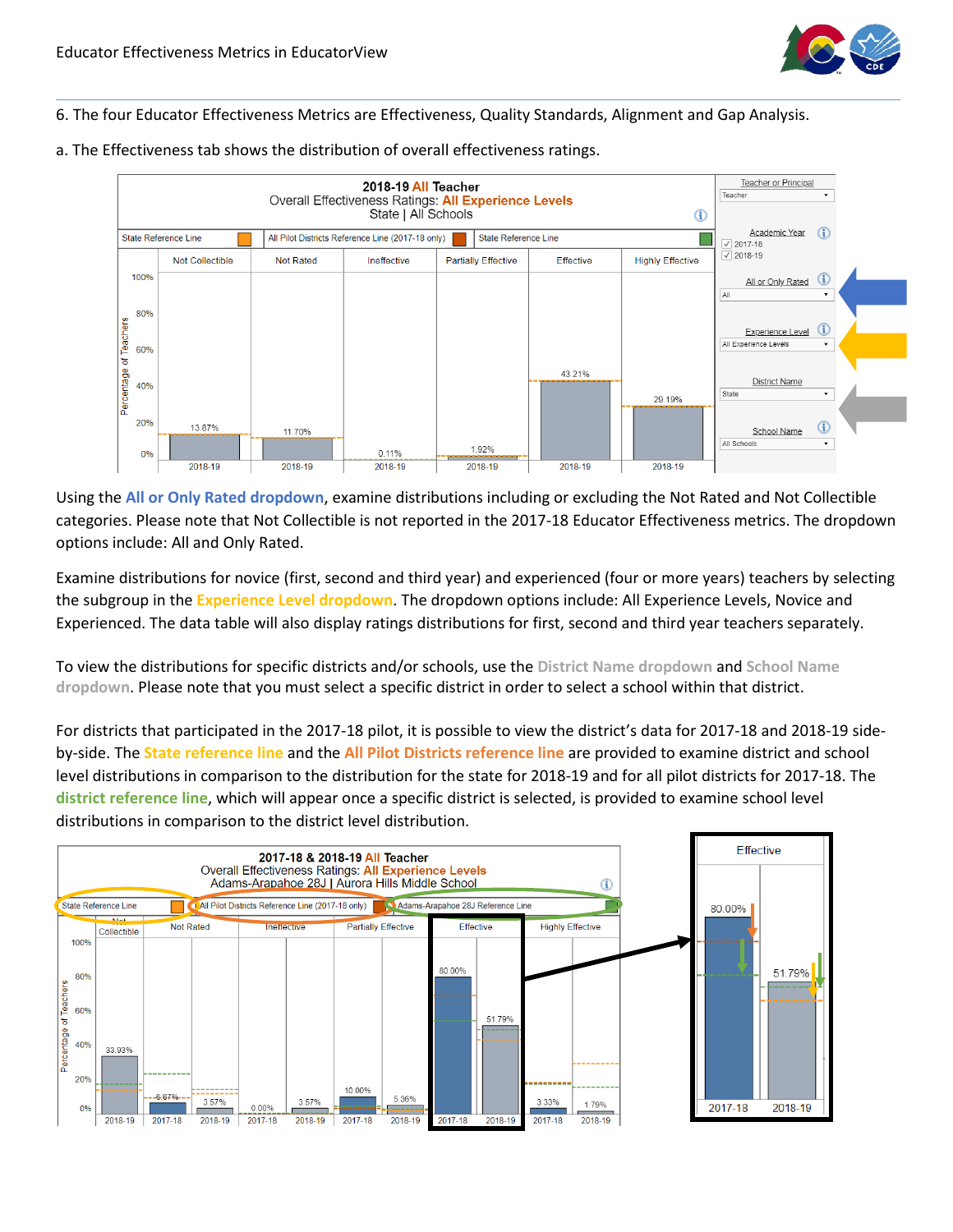

b. The Quality Standards tab shows the distribution of ratings for the four teacher professional practices standards and Measures of Student Learning. The four professional practices standards for teachers are: Quality Standard 1: Know Content, Quality Standard 2: Establish Environment, Quality Standard 3: Facilitate Learning and Quality Standard 4: Professionalism.



Using the **All or Only Rated dropdown**, examine distributions including or excluding the Not Rated and Not Collectible categories. Please note that Not Collectible is not reported in the 2017-18 Educator Effectiveness metrics. The dropdown options include: All and Only Rated.

Examine distributions for each quality standard using the **Quality Standard dropdown**. The dropdown options include: Quality Standard 1, Quality Standard 2, Quality Standard 3, Quality Standard 4 and Measures of Student Learning.

To view the distributions for specific districts and/or schools, use the **District Name dropdown** and **School Name dropdown**. Please note that you must select a specific district in order to select a school within that district.

For districts that participated in the 2017-18 pilot, it is possible to view the district's data for 2017-18 and 2018-19 sideby-side. The **State reference line** and the **All Pilot Districts reference line** are provided to examine district and school level distributions in comparison to the distribution for the state for 2018-19 and for all pilot districts for 2017-18. The **district reference line**, which will appear once a specific district is selected, is provided to examine school level distributions in comparison to the district level distribution.

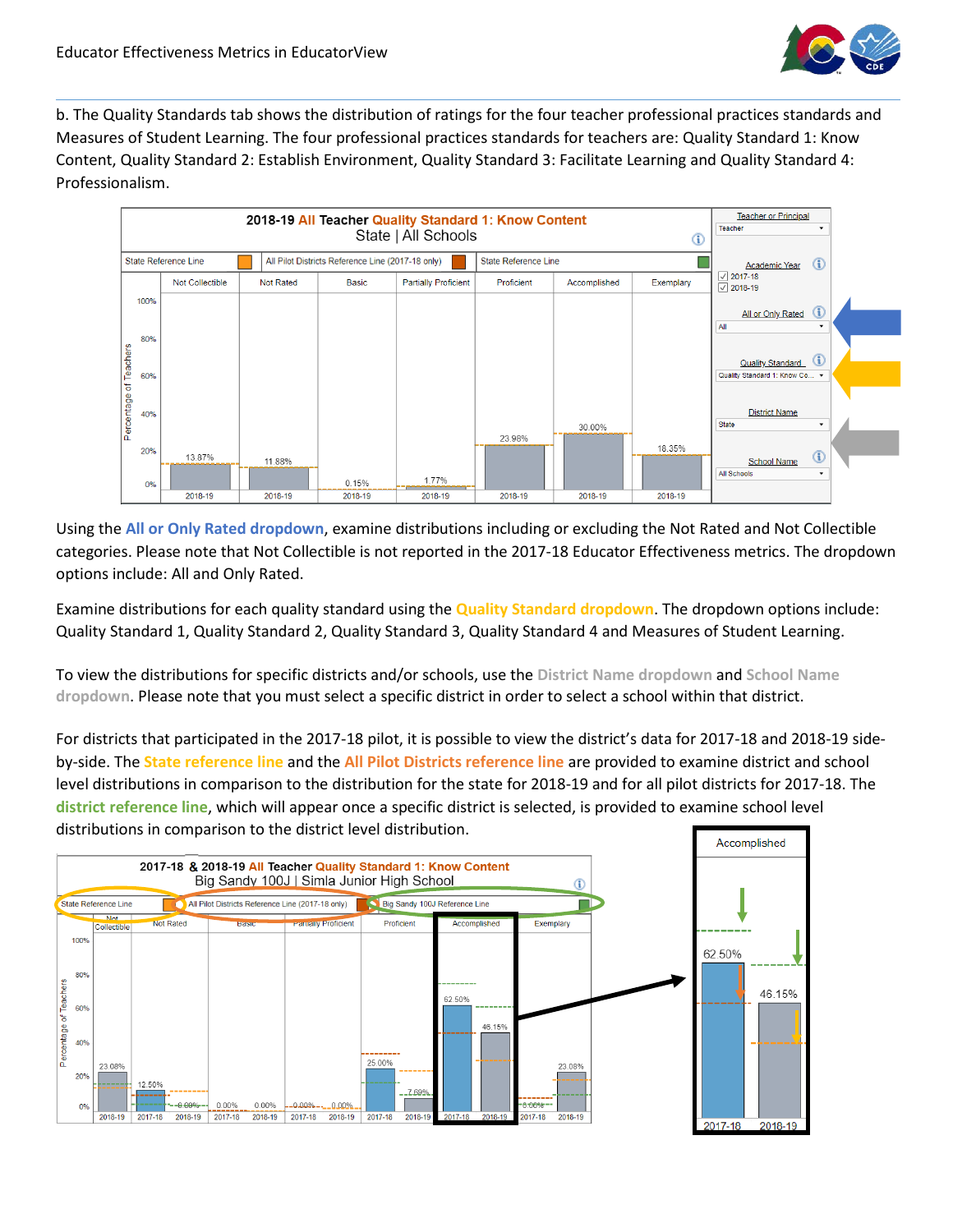

c. The Alignment tab shows the correlation between how educators are performing on their professional practices (Quality Standards 1-4 ratings) and student growth as captured by the Measures of Student Learning rating.



Using the **All or Only Rated dropdown**, examine distributions including or excluding the Not Rated and Not Collectible categories. Please note that Not Collectible is not reported in the 2017-18 Educator Effectiveness metrics. The dropdown options include: All and Only Rated.

Examine distributions for each quality standard by Measures of Student Learning ratings using the **Quality Standard dropdown**. The dropdown options include: Quality Standard 1, Quality Standard 2, Quality Standard 3 and Quality Standard 4.

To view the distributions for specific districts and/or schools, use the **District Name dropdown** and **School Name dropdown**. Please note that you must select a specific district in order to select a school within that district.

d. The Gap Analysis tab shows number of effective (or higher) teachers who serve in schools with particularly low or particularly high proportions of students in poverty (indicated by eligibility for free- or reduced-price lunch), minority students (defined as all except white, non-Hispanic) and English Language Learner (ELL) students.



Teachers without ratings (either not rated or not collectible) are excluded from this metric.

Examine distributions for each student group using the **Student Demographic Category dropdown**. The dropdown options include: ELL, Minority and Poverty.

To view the distributions for specific districts, use the **District Name dropdown**. Please note that school level data is not available for this metric.